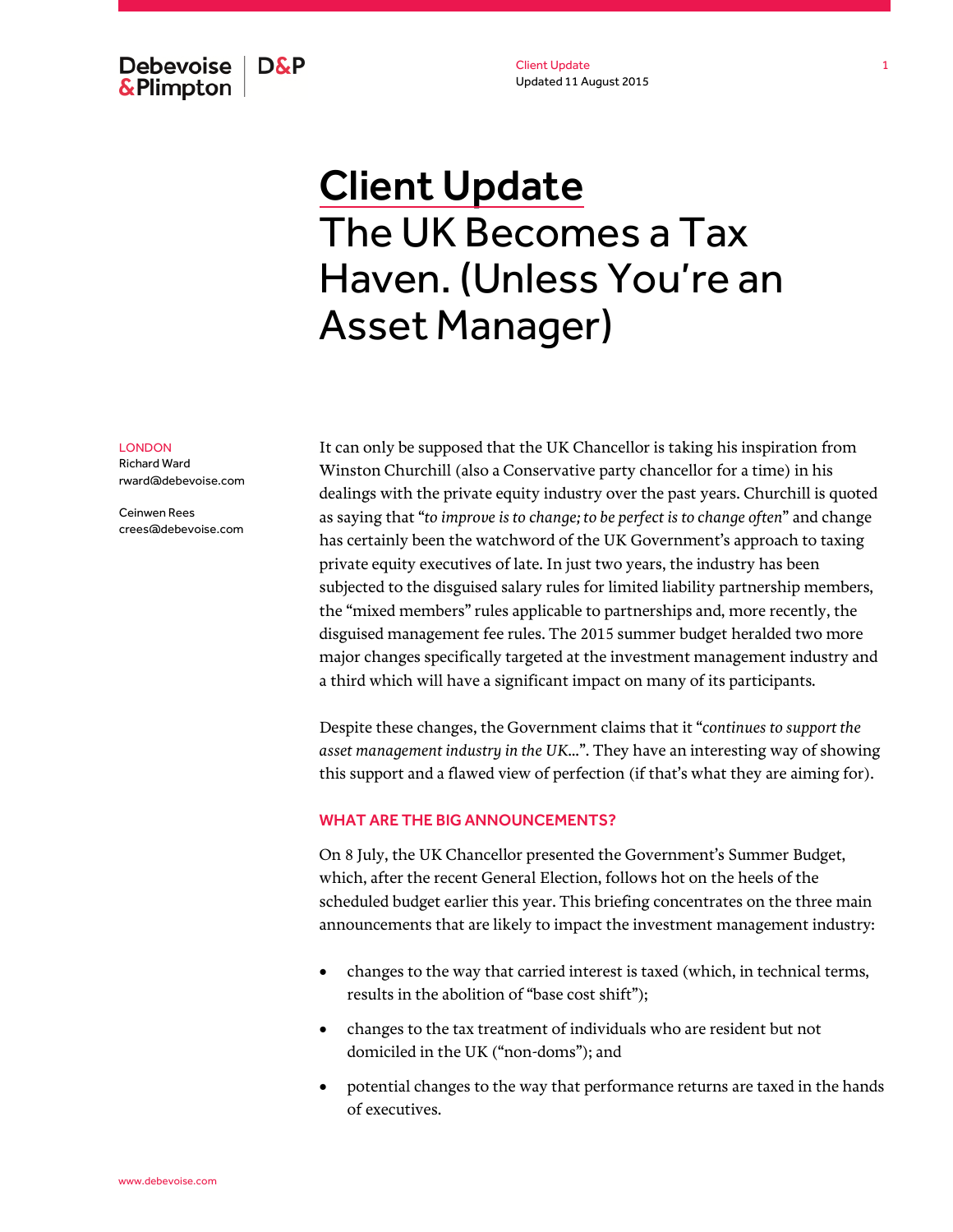## CAPITAL GAINS TAX TREATMENT OF CARRIED INTEREST

A quirk of the UK tax rules on partnerships (by long-standing practice of the UK's tax authorities) means that in a fund scenario, such as outlined below, the investment team is taxed on an amount which is less than the distribution which they actually receive.

The simple way to think about this is that some of the investors' base cost in the fund is transferred to the investment team. Technically, what actually happens is that there is a profit shift from the investors to the investment team when a fund moves into carry. This profit shift is commonly referred to as a base cost shift as, conceptually, it is easier to think of it this way. By way of example:



- $\bullet$  if a £1,000 distribution is made from the fund shown above to investors and the Carry SLP on a 80:20 split, the Carry SLP (and therefore, due to the tax transparent nature of a partnership, the investment team) is treated as if it had made 20% of the contributions to the fund;
- this means that, for UK tax purposes, the investment team is treated as receiving a distribution of £200 which is reduced by £20 representing "their" base cost;
- assuming that the fund operates a typical buyout strategy, the investment team will be liable to UK capital gains tax at 28% on £180 rather than on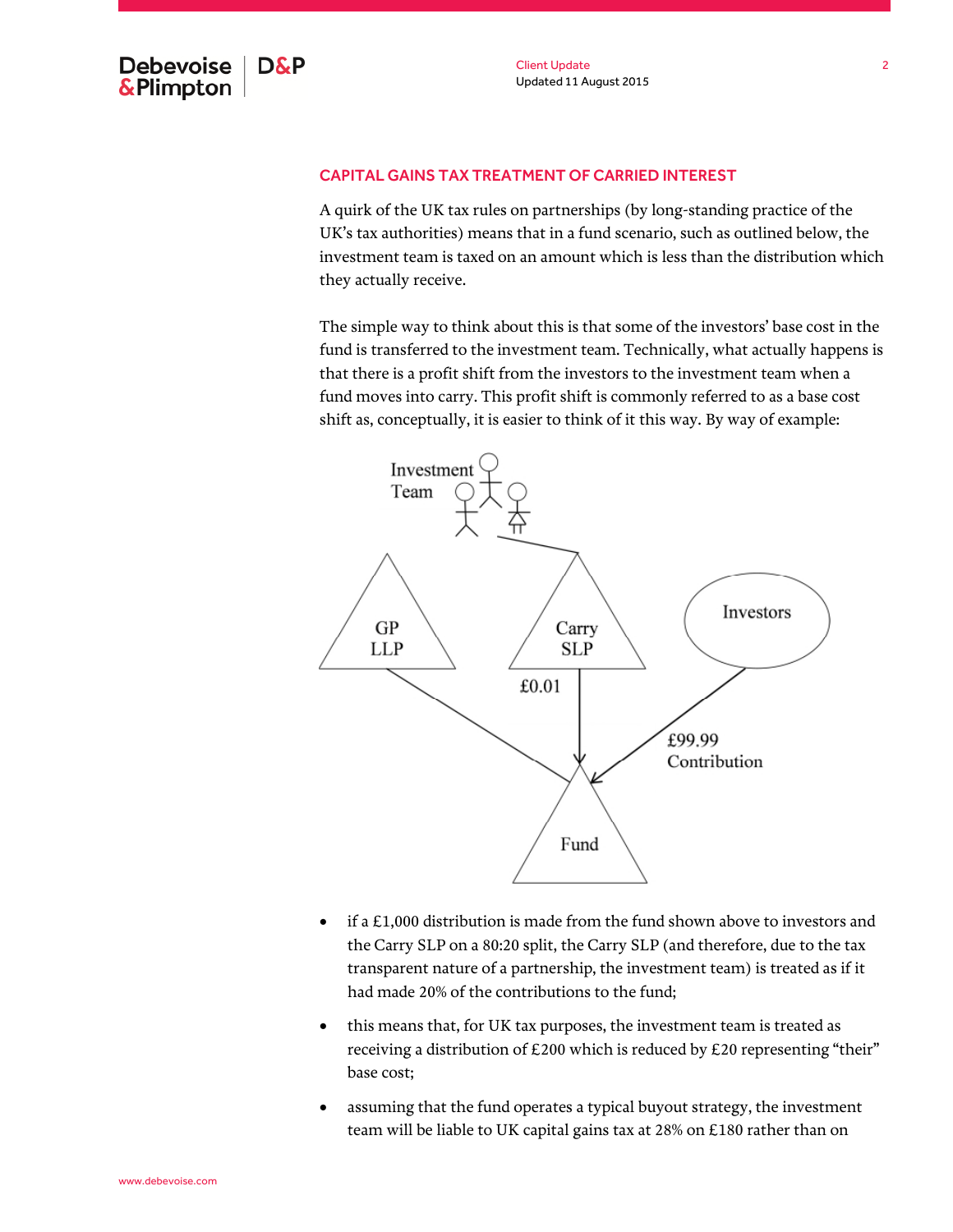£199.99. This brings the effective rate of tax down, in this example, to just over 25%. The rate would decrease further if the return was lower, to around 18% on a 3x return deal. Given that the highest rate of UK income tax is currently 45%, this treatment makes an already attractive rate even more desirable.

In response to a number of PE houses using enhanced base cost shift to essentially obtain tax-free carried interest, from 8 July 2015, the investment team will be eligible to deduct only amounts which they have actually given in consideration for acquiring a right to carried interest. In the example above, this would mean that the investment team is taxed at 28% on £199.99.

The draft legislation applies the definition of carried interest used in the disguised management rules for its scope. This definition is broadly in line with a commercial understanding of carried interest and therefore this new legislation is likely to pick up most carried interest arrangements, although we note that some co-invest arrangements may also get picked up in the definition due to the restrictive definition of co-invest in the disguised management rules.

For UK taxpayers who receive carried interest, this change in law will almost certainly result in an increased tax burden.

## **Areas of Uncertainty**

## *Interaction with Statement of Practice D12 ("D12")*

A major area of uncertainty, which was created by HMRC publishing its guidance on 20 July 2015, is exactly how the rules apply: in some places HMRC refer to the new regime's applying "instead of D12," whereas elsewhere in the guidance HMRC provides a worked example of the new legislation which shows D12's being applied but capital gains tax being charged on the amount of base cost shift. The result is, obviously, quite different for investors; if there is no base cost shift the entire base cost is still available to investors, whereas if there is base cost which is then taxed, the investors are in the same position as prior to 8 July. We are hopeful that this area will be further clarified by HMRC following discussions with the BVCA.

## *Application to Carry Derived from Income*

It is not clear on the face of the legislation whether all carried interest, irrespective of its source, is caught within the regime. The rules state that they apply to carried interest which arises on the disposal of an asset owned by the partnership and "in other circumstances". The draft legislation is framed by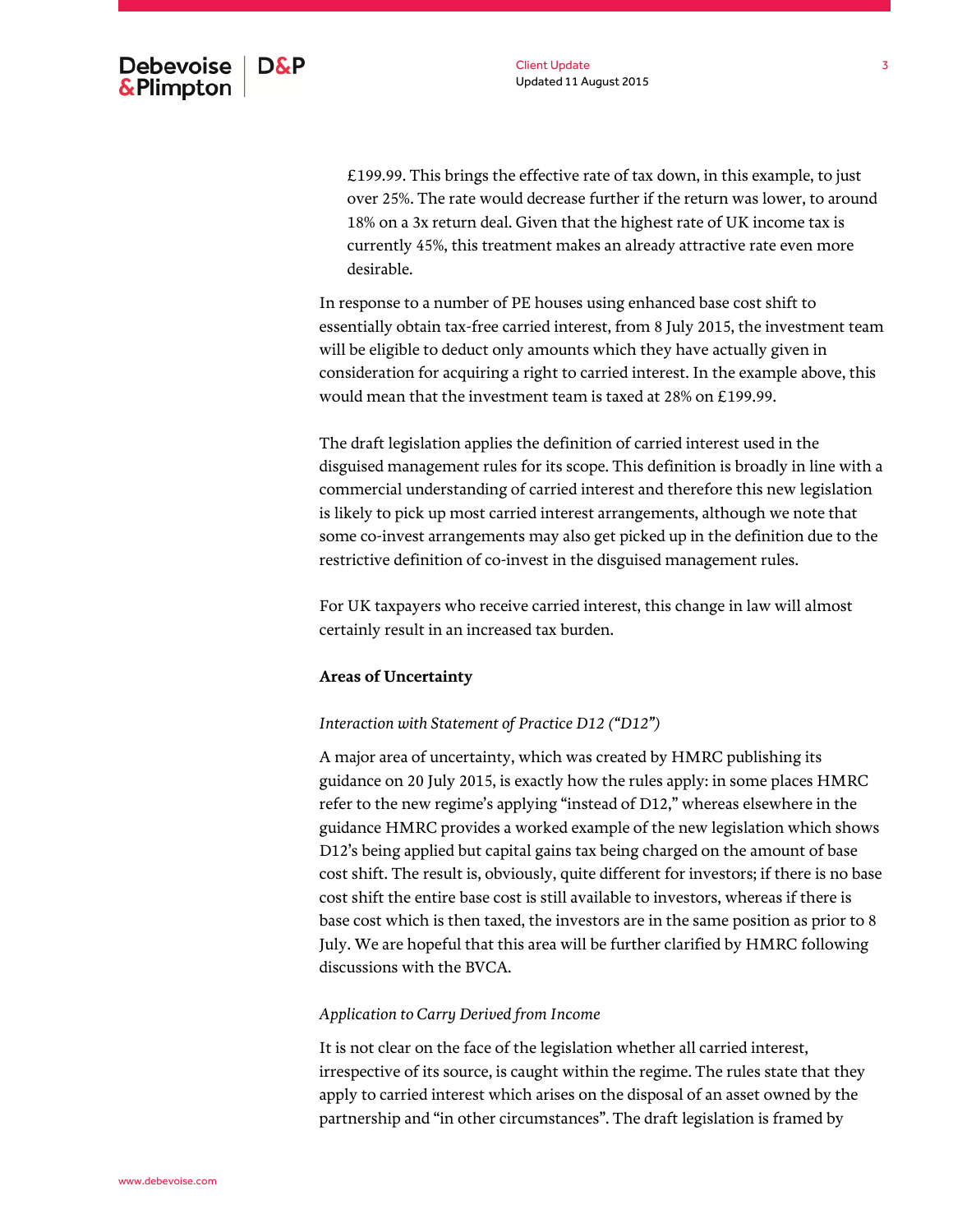reference to capital gains and will be contained in the Capital Gains Tax Act 1992; however, it is unclear within the legislation how the inclusion of carried interest which arises "in other circumstances" interacts with this capital gains tax background. HMRC is pretty clear on its view that the "legislation establishes a minimum level of tax on carried interest". This view, set out in HMRC's guidance, suggests that all carry, however characterised, falls within the new regime; this is supported by a worked example in the guidance which anticipates carried interest derived from interest income falling within the regime.

## *When Does Carried Interest Arise?*

In addition to general questions about the scope of the rules, one of the questions to which we have been giving a considerable amount of thought is when exactly an amount arises for the purpose of the legislation. We are aware that a number of funds hold carried interest in escrow or subject to other similar arrangements prior to distribution. For these amounts it is important to determine whether the amount has already arisen and is taxed under the old regime or has yet to arise, thereby falling within the new rules. HMRC directs the taxpayer to its guidance in respect of the Disguised Management Fee Rules regarding their interpretation of arising. In brief, HMRC state that:

- the word needs to take its usual meaning in the legislation;
- an amount arises when an individual actually has access to it;
- if an amount is allocated but not accessible it has not arisen;
- if an amount is made available to an individual but that individual chooses to use the amount in a certain way (for example, investing in the fund), the amount has arisen; and
- it will not be possible to prevent or delay a charge arising by inserting an entity between the manager and the right to carried interest (this is contained in HMRC's guidance on the new rules).

HMRC's guidance is a reasonable summary of the position, but given that there is a considerable amount of case law in this area, it is necessarily incomplete, and also somewhat favorable towards HMRC. As a result, each arrangement will need to be considered on its facts and analysed against the case law available in addition to HMRC guidance.

#### *Disposal, Loss or Cancellation of Carried Interest*

Finally, the draft legislation contains a provision which holds that on the loss, disposal or cancellation of the right to carried interest the individual will be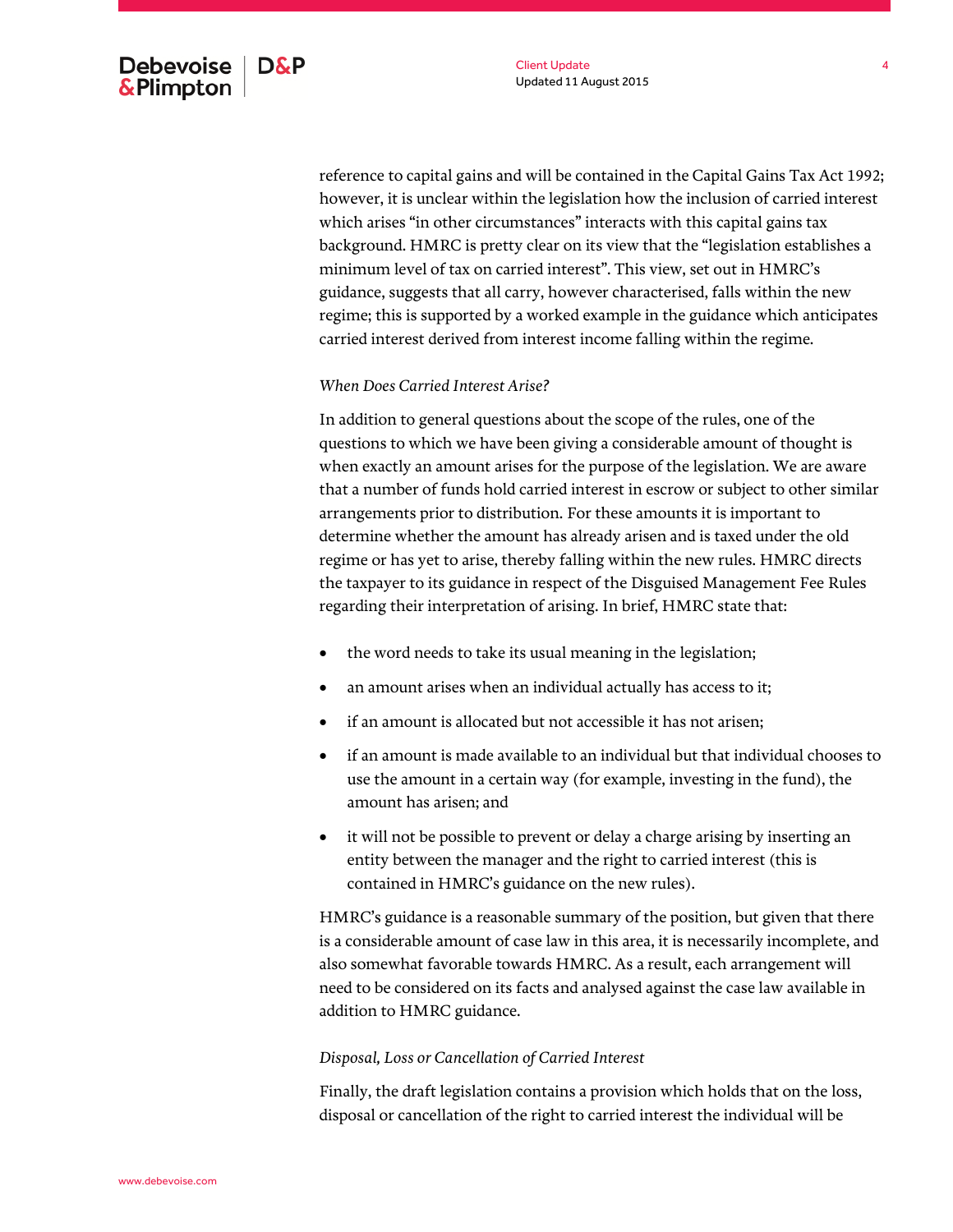charged tax on the market value of the carried interest. This clause was updated on 15 July to provide that when calculating market value, any restrictions on the right to carry are disregarded. In practical terms, this means that an individual cannot claim that his carried interest is worthless because it is subject to good leaver/bad leaver provisions. This additional wording will stop people gifting their carried interest entitlements into trusts for no gain. The (we hope unexpected) result of the amendments is that an executive whose carried interest rights are cancelled when they leave the fund may be liable to taxation at the full market rate of the carried interest rights, which could be significant. We hope that this will be clarified in the next version of the legislation or through a revised version of HMRC's guidance.

#### *UK sourcing rule*

When the legislation relating to carried interest was published there was a further, unexpected, twist; carried interest arising from 8 July 2015 will be deemed to have a UK source to the extent that investment management services are performed in the UK. This impacts UK resident non-domiciled individuals as it means that such people will be taxable in the UK irrespective of whether they remit their carried interest returns to the UK in relation to non-UK investments. In addition to the general uncertainties around this legislation, there is also a lack of clarity surrounding this clause, in particular how HMRC will determine the extent to which an individual performs investment management services in the UK. There has been some indication from HMRC that a simple day count is not appropriate; however, no alternative has yet been put forward. In its guidance, HMRC rather enigmatically states that the split will be made "on a just and reasonable basis… [which] will depend on the facts or circumstances of each particular instance." The small amount of guidance on what this may mean seems only to create more questions; HMRC accept that carry paid in a particular year doesn't always relate to services provided in that same year and that it may be necessary to look back over a longer period.

This amendment will have a significant impact on investment professionals working in the UK who currently benefit from non-dom status. In particular, the interaction of these rules with foreign tax credits needs to be developed. As currently drafted, UK non-doms who pay, for example, US tax on carry on a dealby-deal basis may not be eligible for credit against the UK tax paid at a later point. Given the potentially high rate of UK tax, the economic impact could be significant.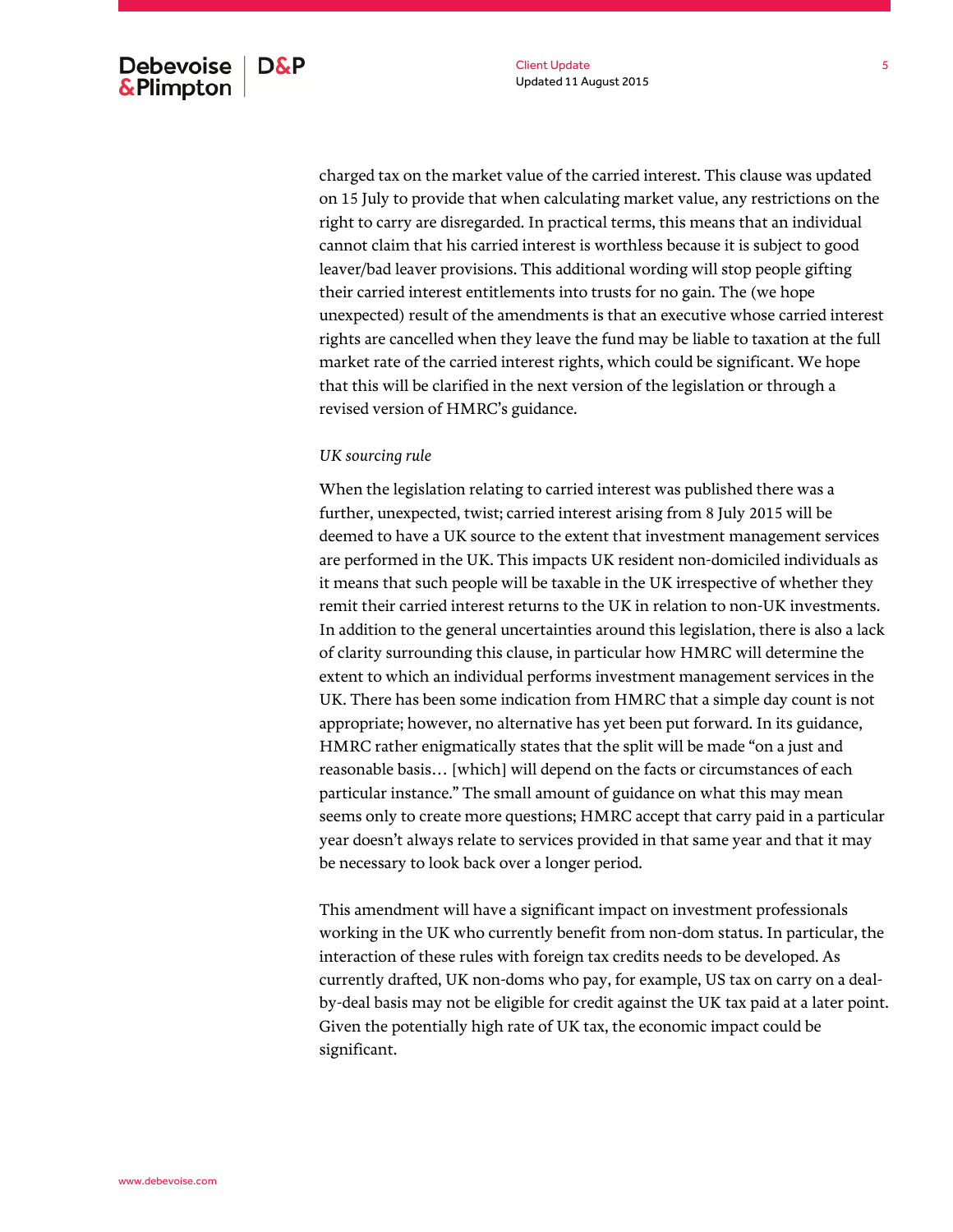#### **Next steps**

The BVCA has already made and will continue to make representations to HMRC and the Treasury regarding the impact of these changes.

We expect that further drafts of the legislation and/or HMRC guidance will be published before we reach the final landing place. Although the regime is operational now, exactly what that regime will look like is still evolving.

## CHANGES TO THE TREATMENT OF UK NON-DOMS

As widely predicted, and to some extent previewed during the General Election campaign, the Government is proposing to restrict further the tax advantages afforded to individuals who are non-doms. The concept of domicile is somewhat arcane and is akin in some ways to permanent residence, except that an individual's domicile is in the first instance derived from the domicile of a parent (the domicile of origin), which can be substituted only if the individual decides to reside permanently elsewhere. For an individual with a domicile of origin outside the UK, it is therefore comparatively straightforward not to acquire a UK domicile in the UK. This issue was addressed many years ago in an inheritance tax context by a "deemed domicile" rule, under which a person resident for not less than 17 out of the last 20 years in the UK is deemed to have acquired a UK domicile. This approach is now going to be adopted for all tax purposes with effect from 6 April 2017, but with the additional sting that instead of 17 years, domicile will be acquired after more than 15 years of UK residence in a 20-year period.

The main tax benefit which this proposal will curtail is the remittance basis of taxation for non-doms. This allows non-doms to pay UK tax on foreign source income and gains only when remitted or deemed remitted to the UK (the rules on remittances and deemed remittances are extremely complex, although welladvised non-doms are usually able to manage these complexities). Over the past few years, the remittance basis has attracted a toll charge for longer term residents wishing to take advantage of its benefits, but the proposal will remove it altogether for those who meet the new "deemed domicile" rule.

Although the new rule is easy to state, there are complicated knock-on effects, for example, in relation to trusts. This in part explains why the Government is entering into a consultation exercise after the summer recess with a view to legislation's being incorporated into next year's Finance Act. As mentioned, however, the rules will not take effect until the beginning of the 2017/18 tax year. Watch this space for further detail.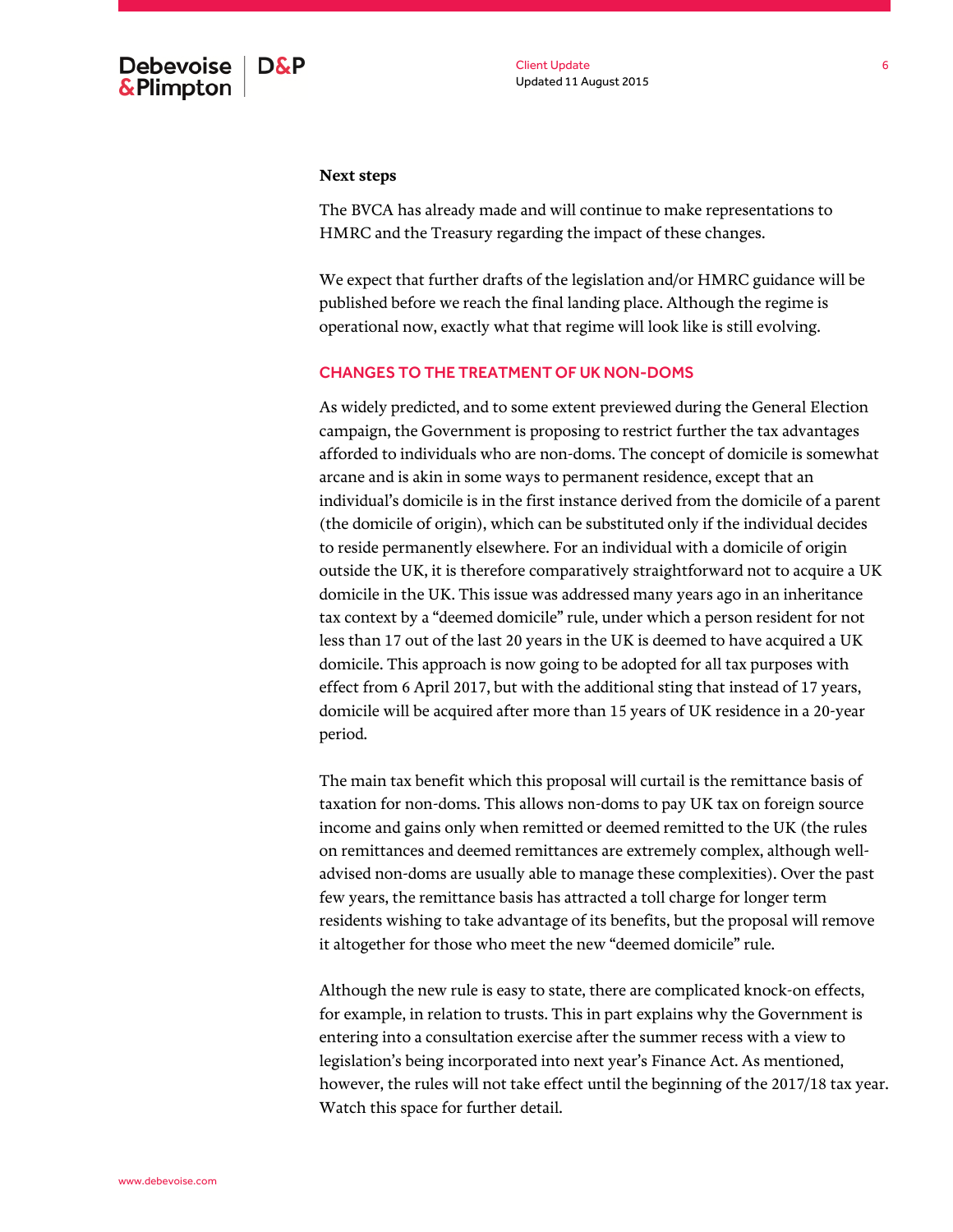## TAXATION OF PERFORMANCE LINKED REWARDS PAID TO ASSET MANAGERS

A consultation document was also published on 8 July which seeks opinions on how the Government should determine "*when rewards arising to investment fund managers are to be taxed as income*" and has arisen due to the Government's desire that "*everyone in the industry should pay a fair and correct amount of tax on the rewards they receive, accepting that the type of tax chargeable will depend on the type of reward received*".

The mischief which this consultation seeks to fix is that of asset managers' taking a liberal view of the activities of their fund and treating the fund's activities as investment activities rather than trading activities. This classification makes a significant difference to the taxation levied on returns from the fund to the investment team; a trading partnership returns income which is taxed at 45% whereas an investment partnership is capable of returning capital which is taxed at 28%.

There is no statutory definition of trading in the UK, therefore the categorisation of a fund as trading or investment is very nuanced. The consultation seeks to determine the circumstances in which it is legitimate for a fund manager's performance linked reward to benefit from capital gains tax treatment with a view to introducing a new regime for taxing such performance linked rewards to "*ensure that individuals are taxed appropriately in light of the underlying activity of the investment vehicle*".

The Government has proposed two approaches to the new regime.

Option 1: would list particular activities which are, in the Government's view, clearly investment activity and therefore eligible for capital gains tax treatment provided certain conditions are met. The following asset classes are currently under consideration as being investment activities and the Government has asked if there are any further activities that should be included:

- controlling equity stakes in trading companies intended to be held for a period of at least three years;
- the holding of real estate property for rental income and capital growth where it is reasonable to suppose that property will be held for at least five years;
- the purchase of debt instruments on a secondary market where, at the point of acquisition, it is reasonable to suppose that the debt will be held for at least three years; and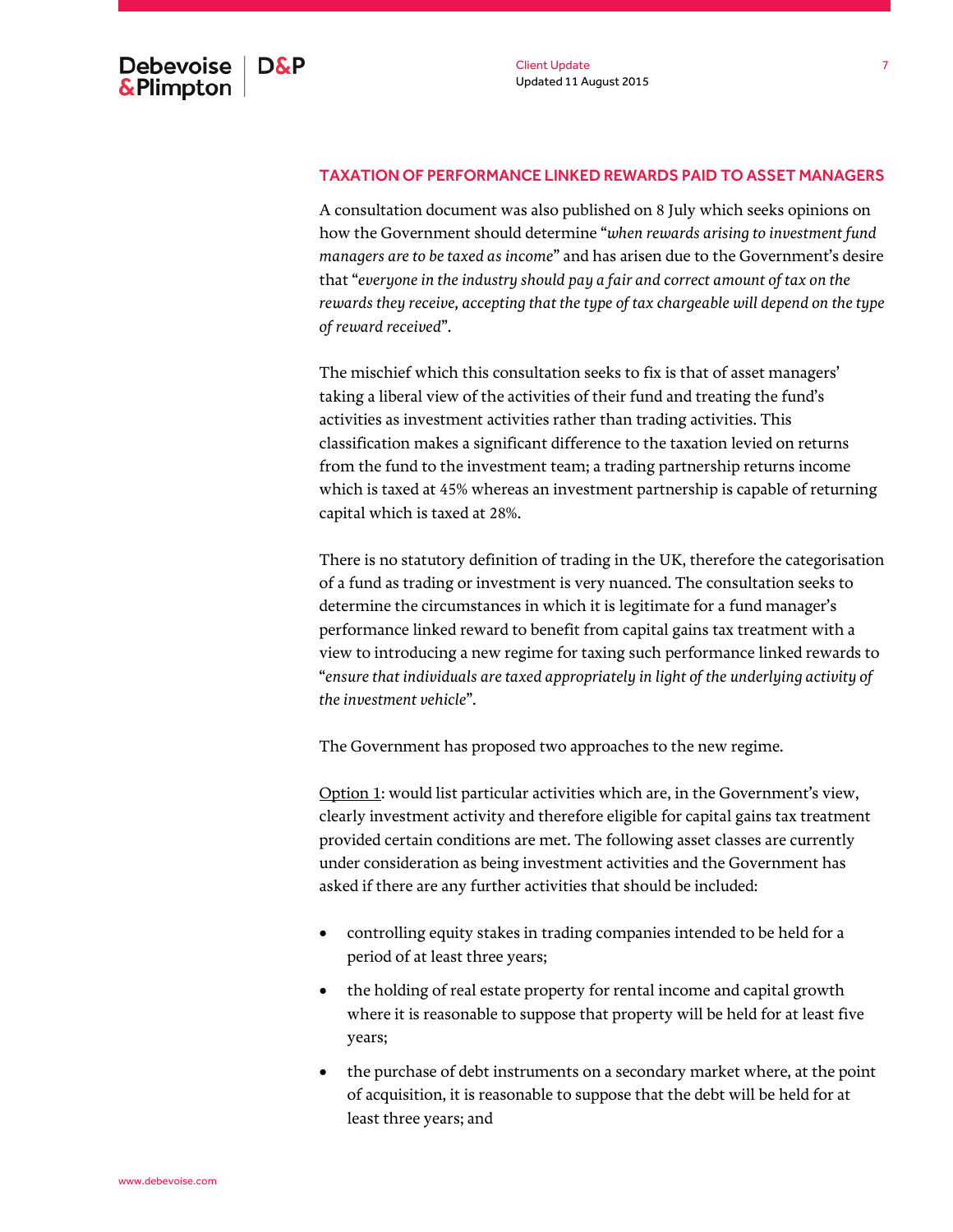equity and debt instruments in venture capital companies, provided that they are held for a specified period of time.

Option 2: would focus on the length of time for which the underlying investments are held and a graduated approach would be taken to tax, so that an asset held for less than six months would be 0% eligible to be taxed as chargeable gain moving to an asset held for over two years, which would be 100% eligible.

The consultation document provides assurances that the following categories of return/people are not intended to be caught by this legislation:

| Type of returns                                                                                                                       | Type of people                                           |
|---------------------------------------------------------------------------------------------------------------------------------------|----------------------------------------------------------|
| Genuine co-investment (we await<br>further details as to what this is)                                                                | The investment vehicle                                   |
| Carried interest from private equity<br>funds (although this will apparently<br>be subject to the investment strategy<br>of the fund) | External investors                                       |
|                                                                                                                                       | Employees taxed under the<br>employment securities rules |

The carve outs for the investment vehicle and for investors mean that a fund may be treated as an investment fund for one category of person but as a trading fund for another. The Government recognises and accepts this potential disparity and does not appear to be overly concerned about it.

A further positive that comes out of the consultation document is a statement that the treatment of performance related rewards which have historically been subject to capital gains tax should not change as a result of the consultation, which suggests that comprehensive grandfathering rules will be included in the legislation.

The consultation document invites comments until the end of September and the plan is to introduce legislation in Finance Bill 2016 to take effect from April 2016.